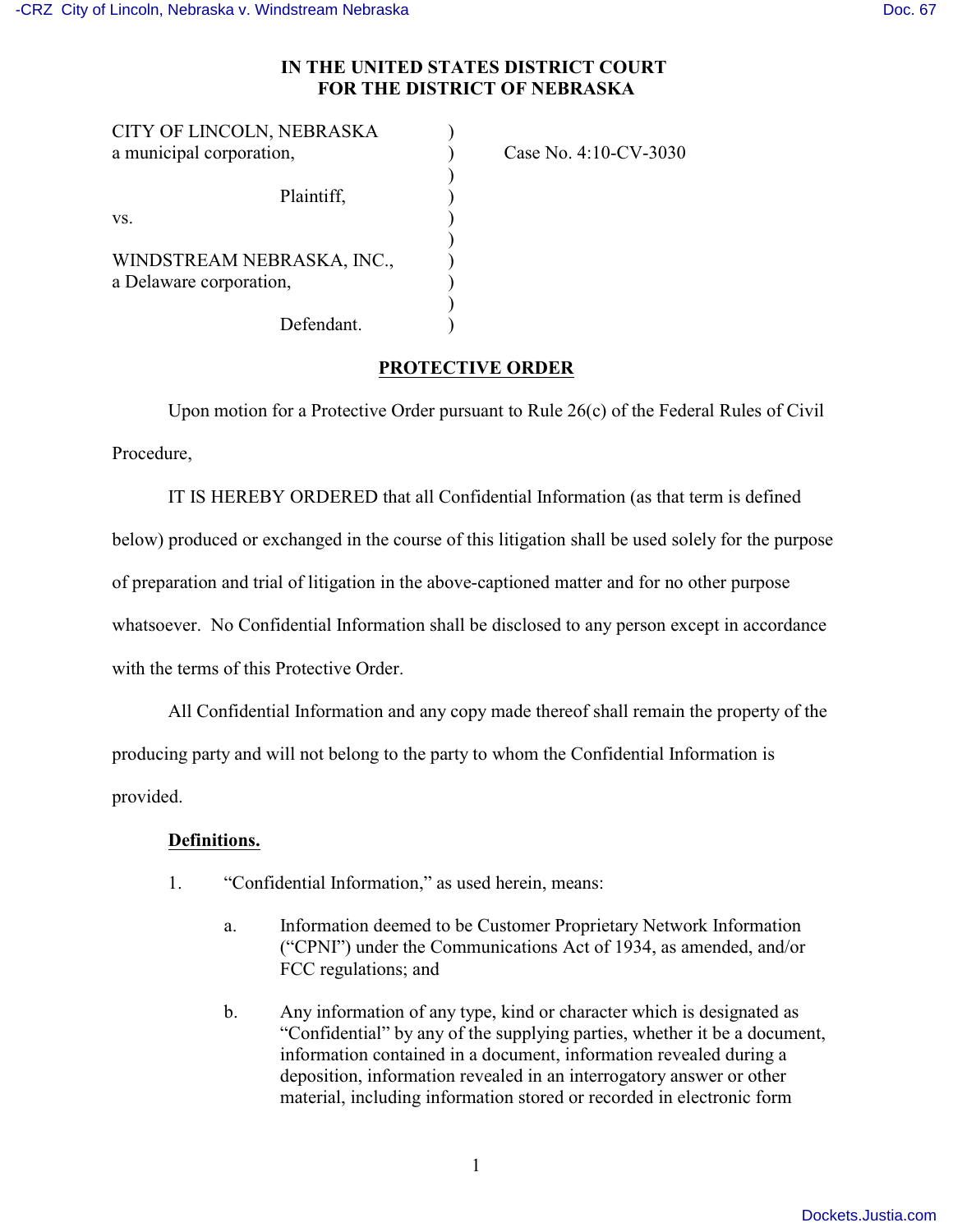(including DVDs, CDs, computers, networks or tapes). In designating information as "Confidential", a party will make such designation only as to the information that it in good faith believes contains confidential information. Information or material that is available to the public shall not be deemed confidential.

The term "Confidential Information" does not include:

- i. Information that at the time of the disclosure is in the public domain; or
- ii. Information that, after disclosure, becomes part of the public domain by publication or otherwise, except through a breach or violation of the terms of this Agreement; or
- iii. Information that is disclosed or received by the Receiving Party from a third party having legal right to transmit the same, free of any obligation of confidentiality; or
- iv. Information which the Receiving Party can establish was in his possession prior to disclosure by a Disclosing Party as evidenced by the Receiving Party's written records or was subsequently and independently developed by the Receiving Party as evidenced by the Receiving Party's written records without the use, directly or indirectly, of information required to be held confidential hereunder; or
- v. Information which is approved for release by the prior written authorization of the Disclosing Party.
- 2. "Qualified Persons," as used herein means:
	- a. The attorneys and staff of any law firm acting as outside counsel for a party to this case, in-house counsel for the parties who are providing actual assistance in the conduct of this case , and those persons specifically engaged for the limited purpose of making photocopies of documents or assisting in document management and coding.
	- b. Independent consultants or experts and their staff not employed by or affiliated with a party who are retained either as consultants or expert witnesses for the purpose of this case.
	- c. Current and former personnel of any party who provide actual assistance in the conduct of this case in which the information is disclosed, but only to the extent necessary to allow them to provide that assistance.
	- d. Executives or directors of any party who will assist with or make decisions regarding potential settlement of this case, including the Mayor and Finance Director for the City of Lincoln.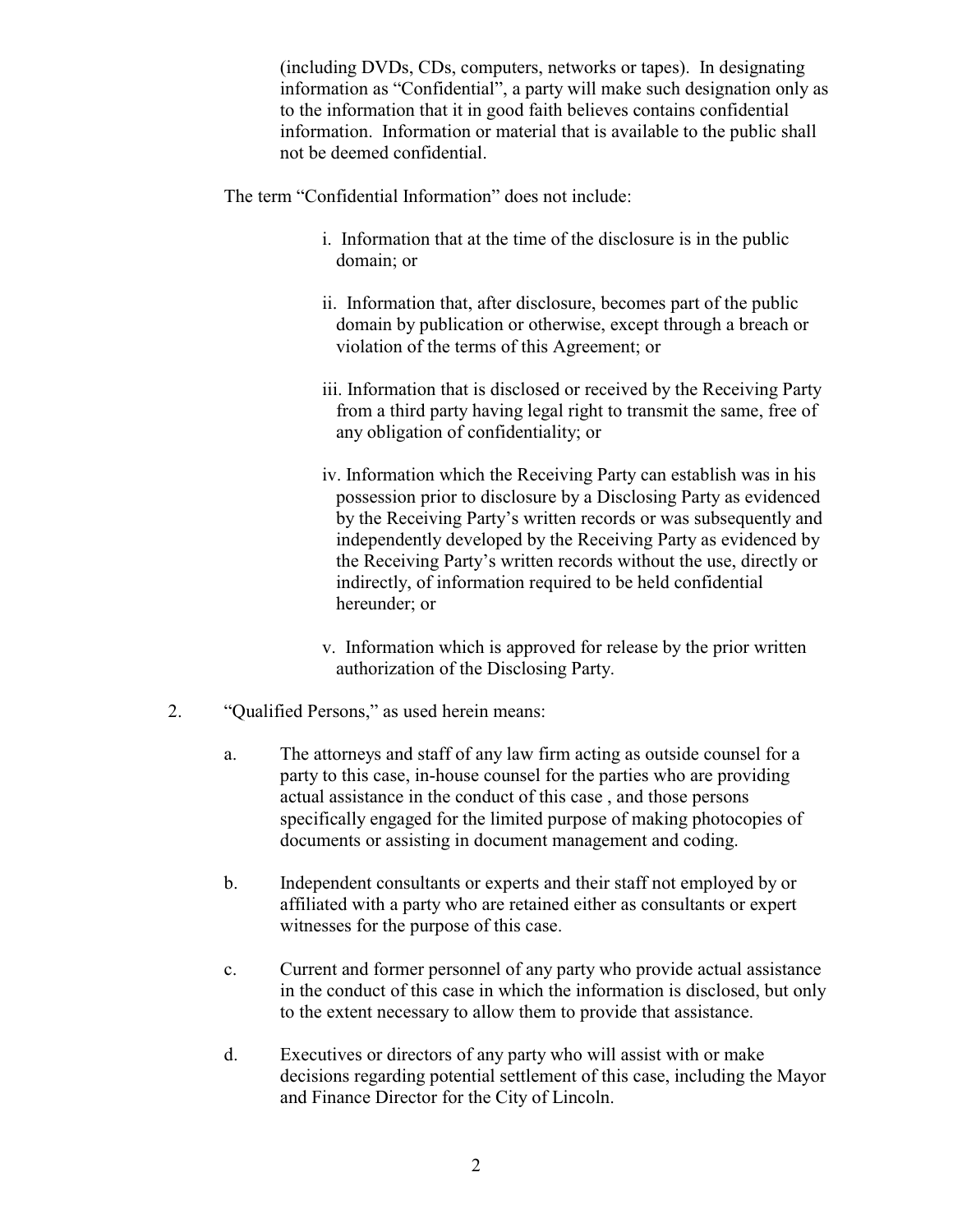- e. Persons or entities noticed for depositions or designated as trial witnesses, and their counsel (Confidential Information may be used in advance of the deposition or trial testimony only to the extent reasonably and in good faith deemed necessary by counsel for any of the parties to adequately prepare such deponents and witnesses to testify in this case).
- f. The Court and Court personnel, jurors, and Official Court Reporters to the extent that Confidential Information is disclosed at a deposition or court session which they are transcribing in this case.
- g. The list of persons to whom Confidential Information may be disclosed may be expanded or modified by mutual agreement in writing by counsel for the parties to this action without the necessity of modifying this Stipulation and Protective Order.

## **Designation of Documents or Other Materials as Confidential**

3. Documents produced in this action may be designated by either party as "Confidential" by marking the document(s) so designated with a stamp stating "Confidential." In lieu of marking the original of a document, if the original is not produced, the designating party may mark the copies that are produced or exchanged. Originals shall be preserved for inspection.

4. Information disclosed at (a) the deposition of a party or one of its present or former officers, directors, employees, agents or independent experts retained by counsel for the purpose of this litigation, or (b) the deposition of a third party (which information pertains to a party) may be designated by any party as "Confidential" by indicating on the record at the deposition that the testimony is "Confidential" and is subject to the provisions of this Order.

Any party may also designate information disclosed at such deposition as "Confidential" by notifying all of the parties in writing within thirty (30) days of receipt of the transcript of the specific pages and lines of the transcript which should be treated as "Confidential" thereafter. Each party shall attach a copy of such written notice or notices to the face of the transcript and each copy thereof in his possession, custody or control.

5. "Confidential" information shall not be disclosed or made available by the Receiving Party to persons other than Qualified Persons.

6. Documents previously produced shall be retroactively designated by notice in writing within thirty (30) days of the entry of this order. Documents unintentionally produced in the future without designation as "Confidential" may be retroactively designated in the same manner and shall be treated appropriately from the date written notice of the designation is provided to the Receiving Party. If such notice is given, all material so designated shall be fully subject to this Protective Order as if it had been initially designated as Confidential Information.

7. Nothing herein shall prevent disclosure beyond the terms of this order if each party designating the information as "Confidential" consents to such disclosure or, if the court, after notice to all affected parties, orders such disclosures.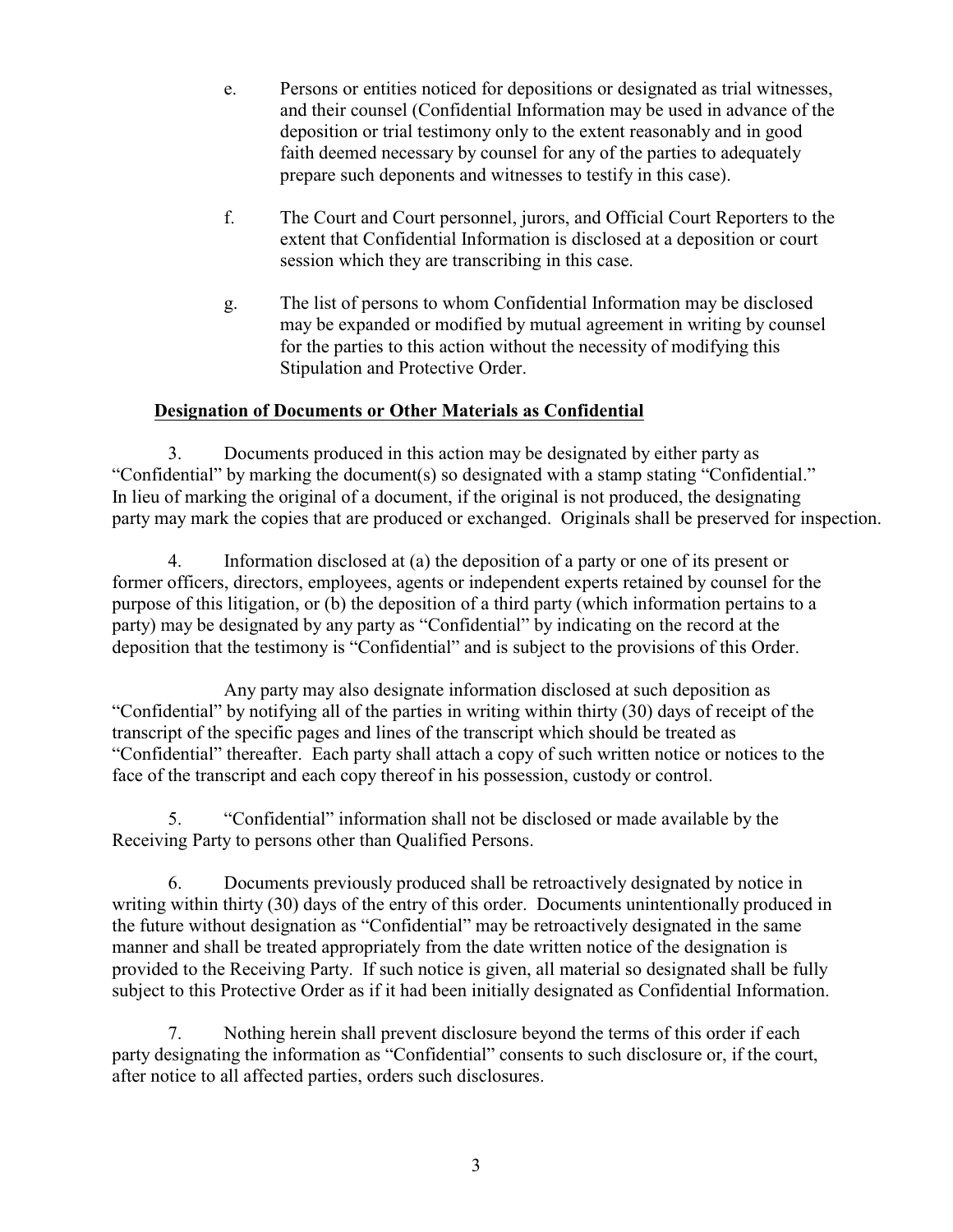8. A party shall not be obligated to challenge the propriety of a designation as "Confidential" at the time made, and a failure to do so shall not preclude a subsequent challenge thereto. In the event any party to this litigation disagrees at any stage of these proceedings with the designation by the designating party of any information as "Confidential" or the designation of any person as a Qualified Person, the parties shall first try to resolve such dispute in good faith on an informal basis, such as by production of redacted copies. If the dispute cannot be resolved, the objecting party may invoke this Protective Order by objecting in writing to the party who has designated the document or information as "Confidential." The designating party shall be required to move the Court for an order preserving the designated status of such information within fourteen (14) days of receipt of the written objection, and failure to do so shall constitute a termination of the restricted status of such item.

9. The parties may, by stipulation, provide for exceptions to this order and any party may seek an order of this Court modifying this Protective Order.

10. In the event that any Confidential Information is used in this action or any appeal therefrom, it shall not lose its status as Confidential Information through such use, and the party using said information shall take all steps necessary to protect its confidentiality through such use, including, but not limited to, requesting the Court to hear counsel with respect to such use *in camera.*

11. A party's compliance with the terms of this Protective Order shall not operate as an admission that any particular testimony, information or document is or is not (a) confidential or (b) privileged. The inadvertent production or disclosure of any information or documents protected by the attorney-client privilege, the attorney work product doctrine, a joint defense privilege or any other applicable privilege shall not constitute, or be considered as a factor suggesting a waiver or impairment of any claims of such privilege or protection. In the event of inadvertent production or disclosure, the producing party may provide written notice that privileged material has been inadvertently produced or disclosed. Within five (5) business days of receipt of such notice, any individual or entity that has received such privileged material shall return to the producing party all such privileged material and copies thereof in its possession, and shall make reasonable efforts to reclaim and return such privileged material.

12. Unless otherwise agreed to in writing by the parties or ordered by the Court, all proceedings involving or relating to documents or any other information in this case shall be subject to the provisions of this order.

13. Within one hundred twenty (120) days after conclusion of this litigation and any appeal thereof, any document and all reproductions of documents produced by a party shall be returned to the producing party or destroyed, except as this Court may otherwise order or to the extent such information was used as evidence at the trial. As far as the provisions of any protective orders entered in this action restrict the communication and use of the documents produced thereunder, such orders shall continue to be binding after the conclusion of this litigation, except (a) there shall be no restriction on documents that are used as exhibits in Court, unless such exhibits were filed under seal, and (b) a party may seek either the written permission of the producing party or order of the Court with respect to dissolution or modification of such protective orders.

14. Any party designating any person as a Qualified Person shall have the duty to